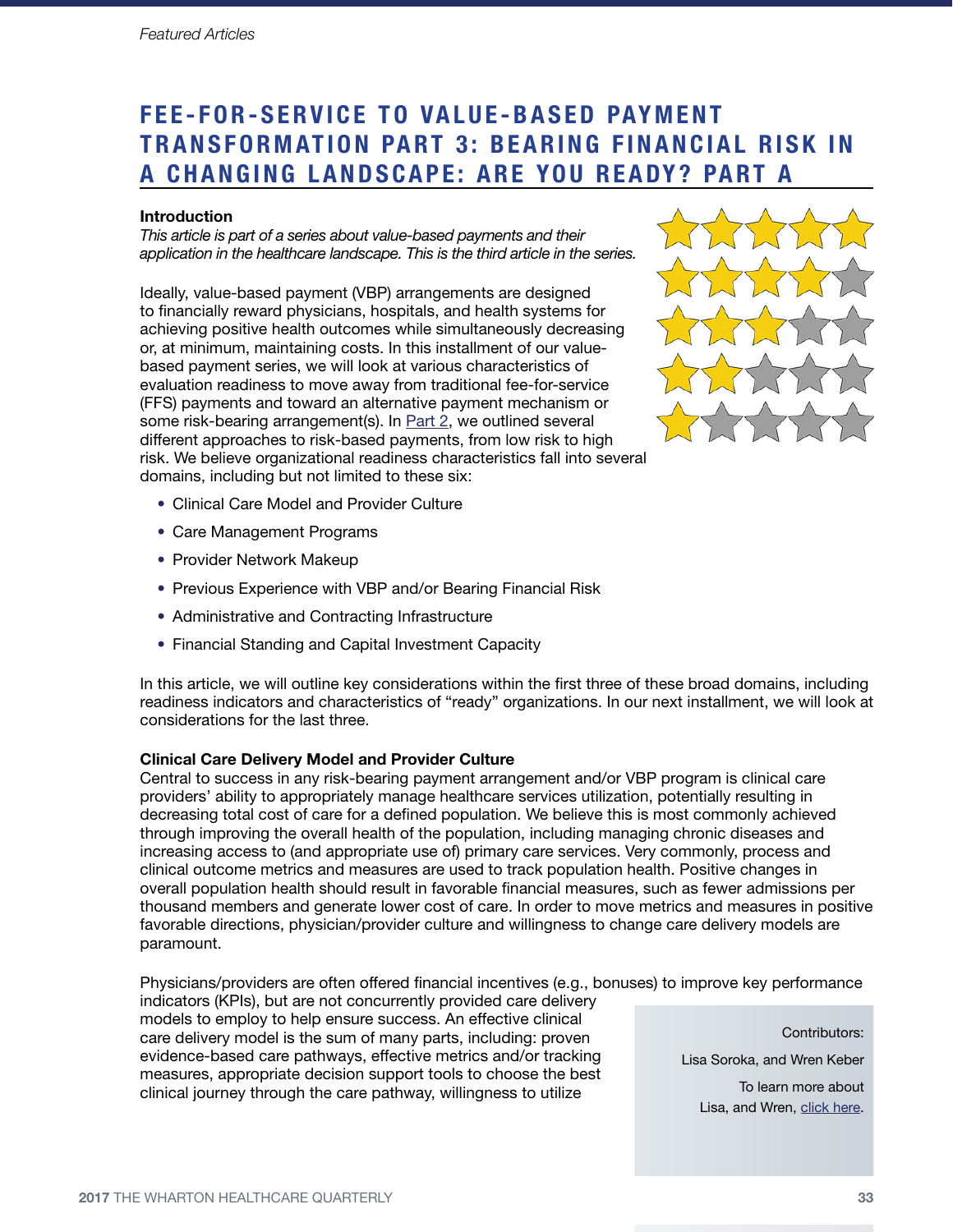# FEE-FOR-SERVICE TO VALUE-BASED PAYMENT TRANSFORMATION PART 3: BEARING FINANCIAL RISK IN a C hang ing L andscape: A re You R eady? Pa rt A

*continued*

external resource support such as care navigation, care management and/or case management, and lastly, frequent/detailed reports showing individual, group, and/or network performance on the tracked KPIs. Clinical care models vary in detail and complexity and may be set at any level of the healthcare enterprise, from as broadly as at the system level, or all the way down to individual provider specialty and subspecialty levels.

Indicators of Readiness for Risk-bearing Arrangements: An integrated physician/provider enterprise with a current culture of individual accountability, strong respected clinical governance and leadership, wide-spread cultural willingness to develop and adopt new ways of delivering clinical care, and hospital/facility (inpatient and ambulatory) leadership willing to disrupt "traditional" FFS-based referral patterns to promote population health.

#### Care Management Programs

As described above, one component of a progressive clinical care model is a strong care management program that supplements site-based and/or physician-provided care delivery. Care management has a complex care model of its own, with distinct resource needs (both human and technology) separate and apart from the core needs of the practice or facility. That said, when designed and deployed, an effective care management program plays a critical role in success under VBP and risk-bearing payment arrangements.

Many patients need significant resources and help with managing their complex chronic diseases and/or non-clinical/social situations, all of which can adversely impact overall health. These include: consistent access to nutritious food, stable and supportive relationships, affordable, reliable transportation and child care services, information and reminders about prescription medication and/ or supplements, advice and guidance on minor/major symptoms and symptom management, to name a few. While care management programs vary in size and complexity, they should focus on creating a trusting connection between the care manager and the program enrollee, which encourages the program enrollee to actually use the program services and be receptive to advice and guidance.

Indicators of Readiness for Risk-bearing Arrangements: A care management program with a focus on providing access to high-quality services across the continuum of care, information technology care management tools for tracking information about program enrollees, and key indicators (metrics and/or measures) useful in optimizing and managing program performance and facilitating appropriate referrals from the physician/provider community.

### Provider Network Makeup

Provider networks take many sizes and shapes and have different levels of impact on success in value-based payment arrangements and financial risk. From a health system perspective, the provider network is where the day-to-day population health management takes place. In order for various programs involved in managing population health to be successful, the provider network should have the right mix of providers interdependent in some positive way, such as through clinical integration. A robust provider network will include a balanced ratio of primary care providers, specialists, and